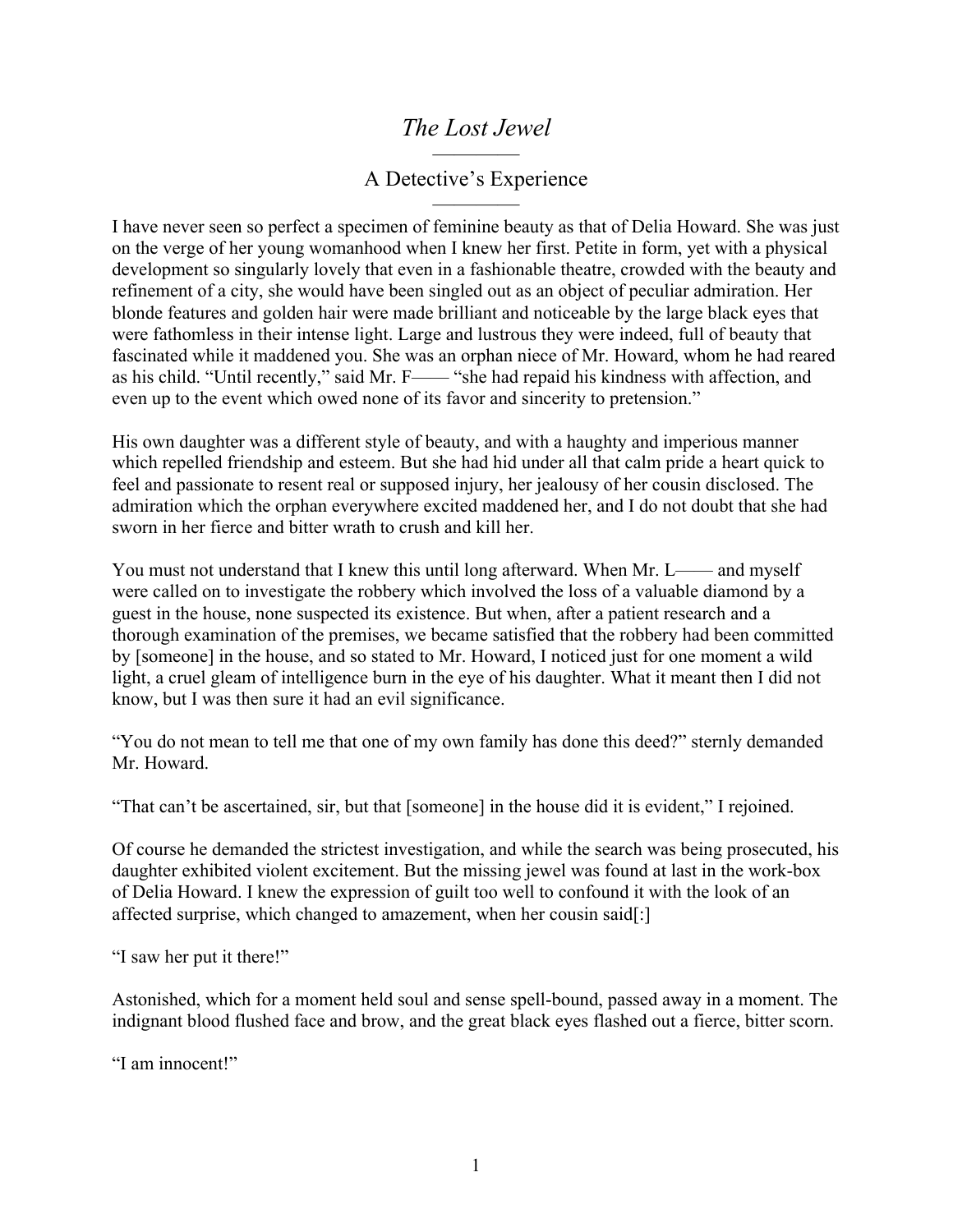The young head was thrown back, the form drawn up with a dignity almost regal as she looked upon her cousin.

"How dare you asperse me so."

"It is true!"

"It is not. Oh! Uncle, believe me, I am innocent. I could not stain my soul with such treachery. I could not do such a deed." And she knelt at the feet of the stern old man, who only felt the disgrace.

I could have sworn to her innocence as she knelt there in her passionate grief. Mr. Howard was the only one who doubted it. He motioned us to leave the room, and we did. What passed between the niece and her uncle I do not know, but she quitted the house that day. Refusing all offers of assistance, she went out alone. She was heard of in the city no more.

Two years afterward I was in New York. The city was wild over a new actress that had just appeared. I went, as [everyone] else did to see her. The play was "Fazio." The vast audience was spell-bound from the rise to the fall of the curtain. I had never seen such acting before—I never expect to again.

From the first the face of the artist haunted me. I had surely seen it before, it lingered in my memory like a regret. As the curtain was descending on the third act, she raised her eyes to my box, and I saw her turn pale and shudder. In a moment a messenger entered and handed me a card. It bore the address of the young tragedienne, and appointed an interview. It is needless to say I kept the appointment. She met me calmly, and seemed to wait for a recognition. I could not tell where I had seen her. She went to an escritoire and took out a copy of the *Picayune*—read that; and she pointed to a paragraph detailing the circumstances of the missing diamond, but asserting a belief in her innocence.

I knew her then for the young girl whose unhappy fate had been a regret to me.

"That paragraph," she said, "has been my only consolation in all my trouble. It seemed to say that there was yet a memory somewhere that linked my name with virtue; the consciousness of that has dwelt in my heart like a sweet memorial of a time when a single thought lingered like a ray of light in the darkness of my life. I saw you to-night, and the old scene of horror rose before me dizzily. I could not refrain from sending you that card. I wanted to hear from my old home and know if my innocence was confessed."

"You have not heard from New Orleans then since [you] left?" I asked.

"No."

"And know you nothing of what has occurred?"

"Not a syllable!"